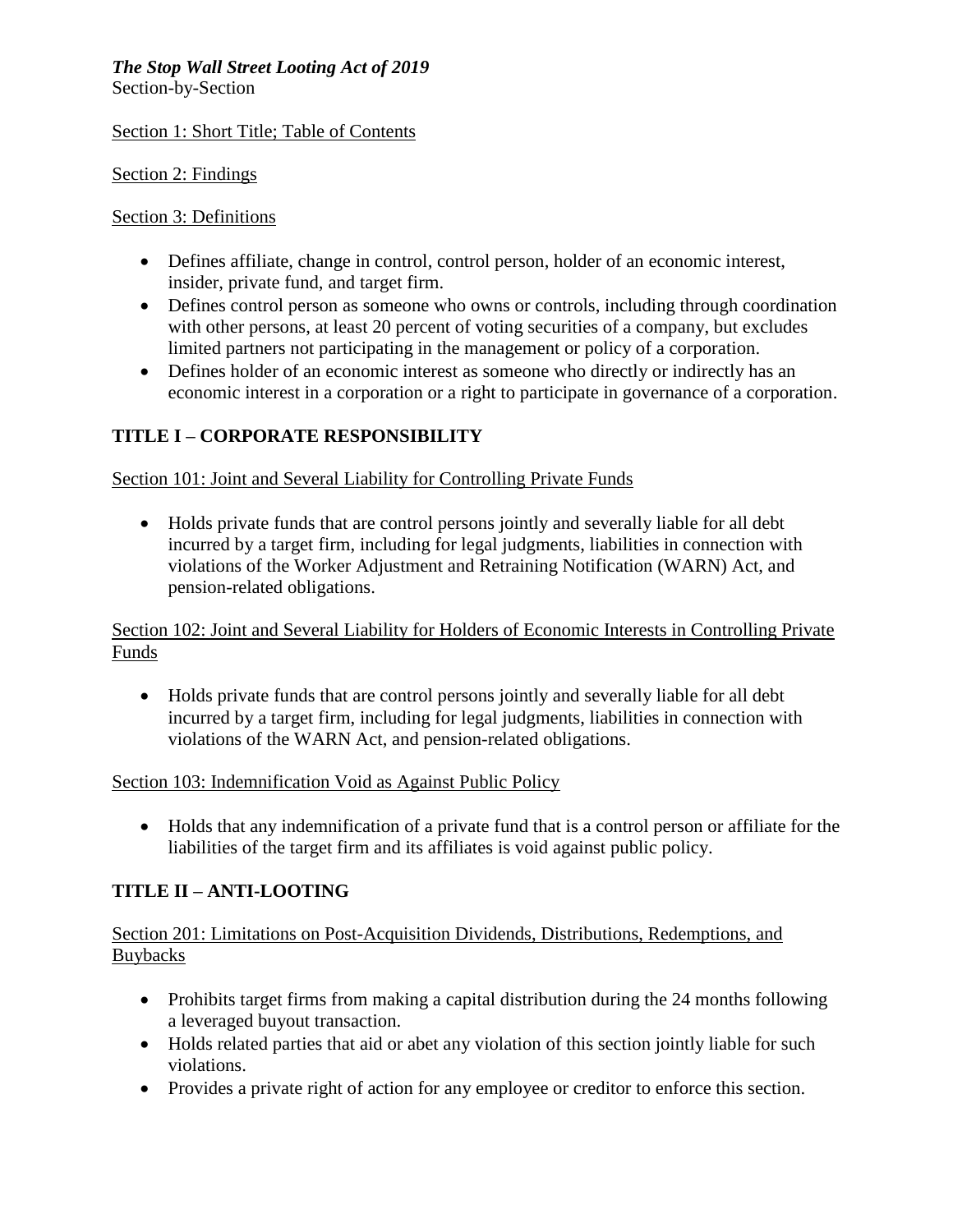• Based on a provision of the European Union's Alternative Investment Funds Management Directive (AIFMD).

### Section 202: Prevention of Fraudulent Transfers

- Allows the claw back of money transferred out of portfolio companies by removing existing safe harbors in fraudulent transfer laws for certain kinds of transactions in cases where such transfers are connected to a change in control transaction.
- Creates a positive presumption of fraudulent transfer for transactions connected to a change in control.
- Extends the statute of limitations for fraudulent transfers to at least eight years after the transfer was made, if it was connected to a change in control.

Section 203: Surtax on Certain Amounts Received by Investment Firms from Controlled Target Firms

 Applies a 100% tax on fees paid by target firms to private fund managers, often called "monitoring" or "transaction" fees, effectively ending this form of looting of portfolio companies by managers.

#### Section 204: Limitation on Deduction for Business Interest of Certain Businesses Owned by Private Funds

- Prohibits interest on excessive debt obligations from being tax deductible by target companies.
- This is a stricter version of the Internal Revenue Code's existing "section  $163(i)$ limitation of the deduction of business interest expense."

# **TITLE III – WORKER AND CONSUMER PROTECTION IN BANKRUPTCY**

Section 301: Increased Priority for Wages

- Raises the 507(a)(4) priority claim for unpaid wages and severance from \$10,000 to \$20,000 per worker and eliminates the 180-day time restriction.
- Raises the  $507(a)(5)$  priority claim for employee benefit contributions from \$10,000 to \$20,000 per worker and eliminates the 180-day time restriction.

## Section 302: Priority for Severance Pay and Contributions to Employee Benefit Plans

- Classifies severance pay owed to employees ("under a plan, program or policy generally applicable to employees… [or] pursuant to a collective bargaining agreement") as administrative expenses for the purposes of the priority of claims in Chapter 11 bankruptcy.
- Classifies unsecured claims for contributions to an employee benefit plan due on or after the bankruptcy filing as administrative expenses of the purposes of the priority of claims in bankruptcy.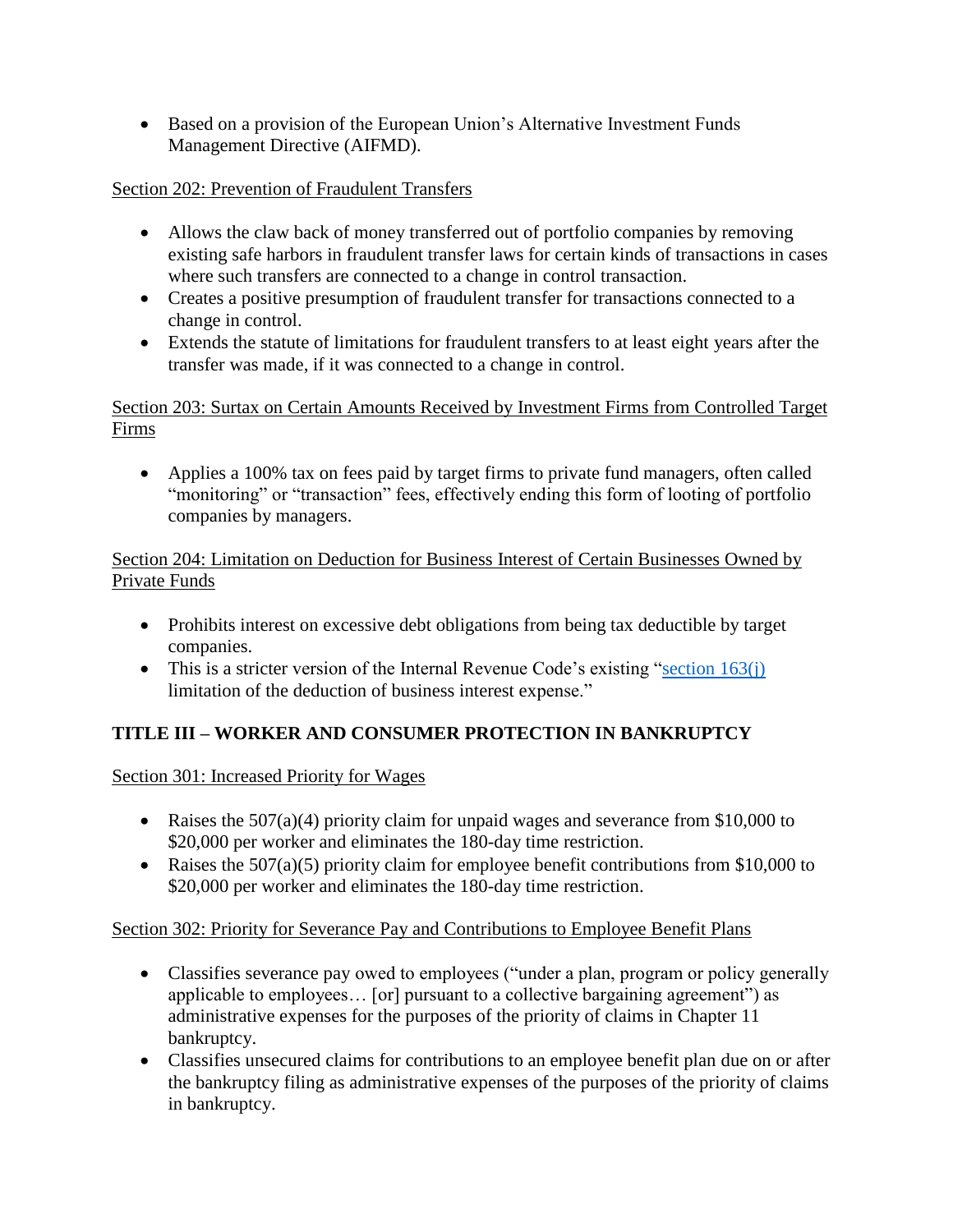#### Section 303: Priority for Violations of Federal and State Laws

• Increases the priority of back pay or damages arising from any violation of federal or state labor and employment law (including the WARN Act) to the level of administrative expenses.

#### Section 304: Limitation on Executive Compensation Enhancements

 Expands the 503(c) restriction against executive payments to include any incentive compensation, bonus, or severance payment to senior executives, any of the next 20 most highly compensated employees, consultants of the company, and department or division managers of the company.

#### Section 305: Prohibition Against Special Compensation Payments

• Prohibits bankruptcy courts from approving any payments to an insider, senior executive, highly compensated employee, or consultant of the company if the company has not paid promised severance pay to employees or has reduced employee benefits within the year before declaring bankruptcy.

#### Section 306: Executive Compensation Upon Exit From Bankruptcy

 Prohibits bankruptcy courts from approving a company's reorganization plan if an insider, senior executive, highly compensated employee, or consultant of the company will receive payments that are not generally applicable to the company's employees when the company exits bankruptcy or that the court determines are excessive or disproportionate compared to payments to the company's non-management workforce.

#### Section 307: Collateral Surcharge for Employee Obligations

 Deems all unpaid wages and benefits for services rendered on and after bankruptcy to be necessary costs and expenses of preserving, or disposing of, property securing an allowed secured claim and therefore recoverable even if the trustee has otherwise waived certain provisions.

#### Section 308: Voidability of Preferential Compensation Transfers

 Allows the trustee to void any payment made in violation of executive compensation provisions and allows any party in interest to apply to void any payment made in violation of those provisions.

#### Section 309: Protection for Employees In a Sale of Assets

• In cases where there are multiple offers to purchase the property of a company in Chapter 11 bankruptcy, directs bankruptcy courts to approve the offer that best preserves the company's jobs and maintains the terms and conditions of employment for its workers.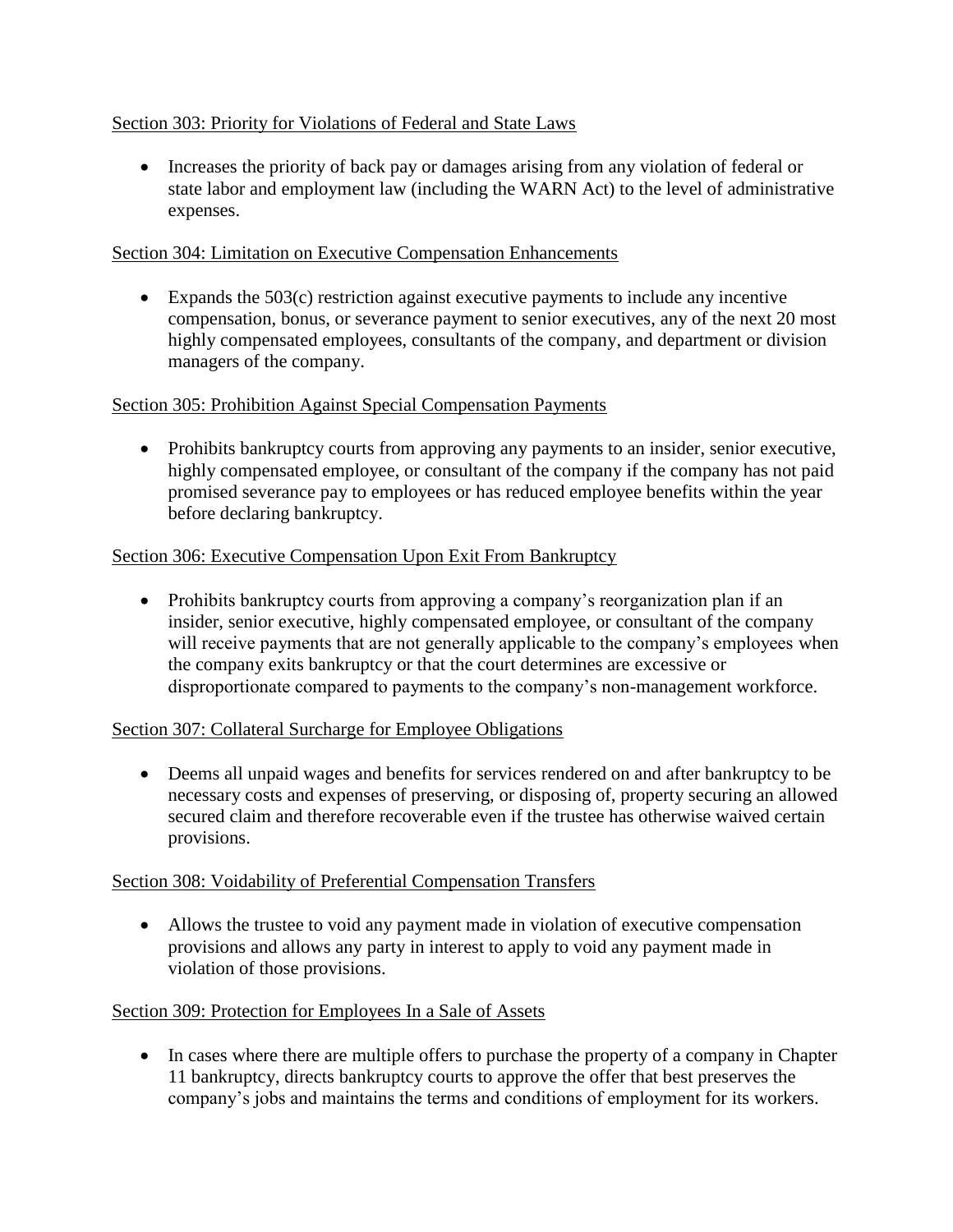• In approving the sale of property by a company in bankruptcy, directs courts to give substantial weight to the extent to which the purchase would preserve jobs and maintain the terms and conditions of employment for the company's employees.

## Section 310: Protection of Gift Card Purchasers

- Creates a new priority in Chapter 11 bankruptcy (behind employee wages and benefits) for claims by individuals arising from:
	- o The purchase, lease, or rental of property;
	- o The purchase of services that were not delivered; and
	- o The purchase of gift cards that have not been redeemed.

#### Section 311: Commercial Real Estate

 Eliminates the time limit on retailers for deciding whether to assume or reject a commercial real estate lease, easing restrictions on seasonal retailers seeking to reorganize.

## **TITLE IV – CLOSING THE CARRIED INTEREST LOOPHOLE**

#### Section 401: Amendment of the 1986 Code

Section 402: Partnership Interests Transferred in Connection with Performance of Services

Describes the valuation of certain interests affected by this Title.

#### Section 403: Special Rules for Partners Providing Investment Management Services to **Partnerships**

- Taxes carried interest, currently taxed at the preferential capital gains rate at the higher earned income rates.
- Based directly on Sen. Baldwin's *[Carried Interest Fairness Act](https://www.baldwin.senate.gov/imo/media/doc/Baldwin%20Carried%20Interest%20One%20Pager.pdf)*.

# **TITLE V – INVESTOR PROTECTION AND MARKET TRANSPARENCY**

Section 501: Disclosure of Fees and Returns

- Defines a "private equity fund."
- Requires the Securities and Exchange Commission (SEC) to issue rules requiring each private equity fund to make certain annual disclosures including the identities of those with interests in the fund and their ownership interests, the debt held by the fund and its portfolio companies, the performance of the portfolio companies, and fees and payments collected by the firm.
- Requires the SEC to review these rules once every five years to ensure that they reflect contemporary trends.